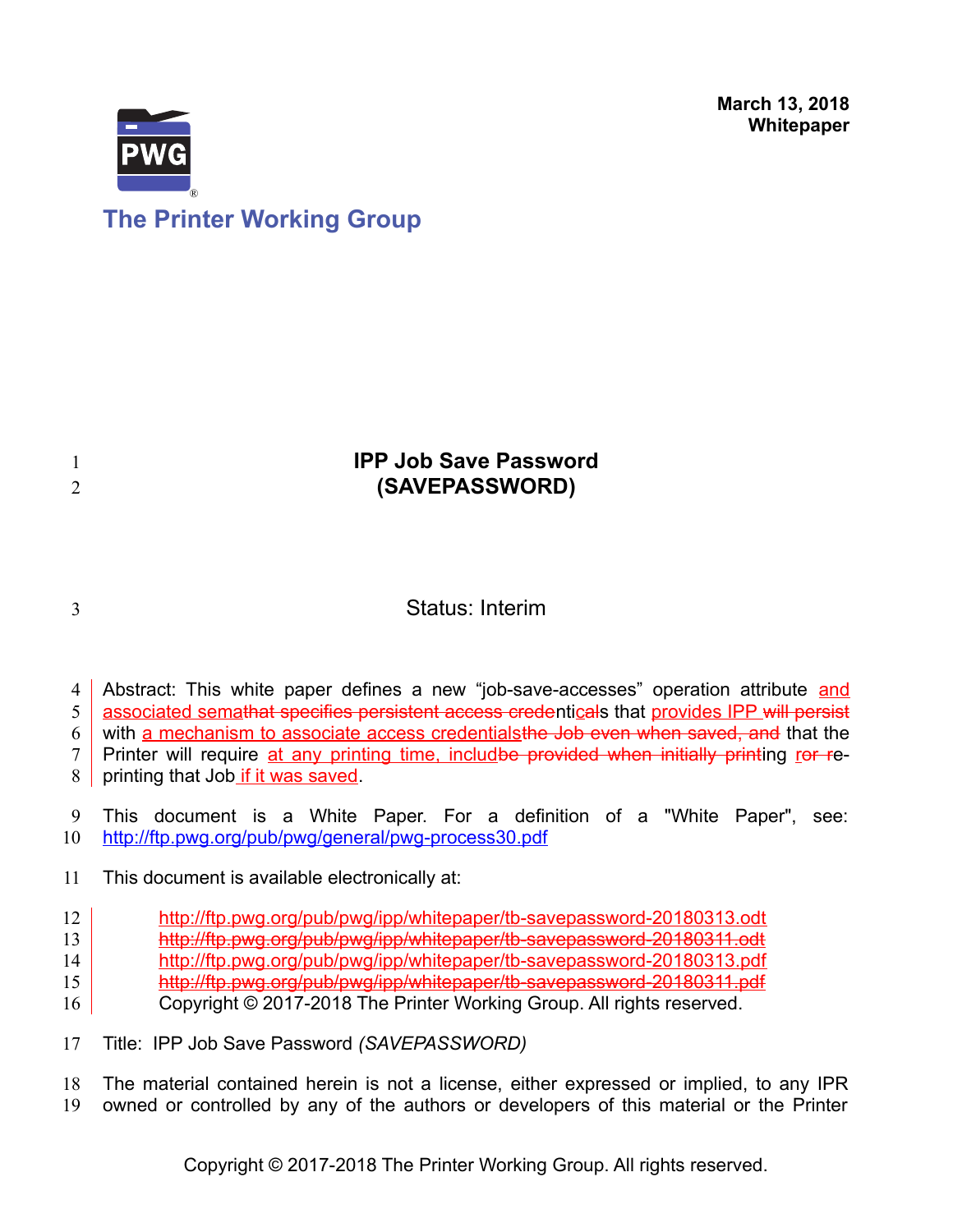

Working Group. The material contained herein is provided on an "AS IS" basis and to the maximum extent permitted by applicable law, this material is provided AS IS AND WITH ALL FAULTS, and the authors and developers of this material and the Printer Working Group and its members hereby disclaim all warranties and conditions, either expressed, implied or statutory, including, but not limited to, any (if any) implied warranties that the use of the information herein will not infringe any rights or any implied warranties of merchantability or fitness for a particular purpose. 20 21 22 23 24 25 26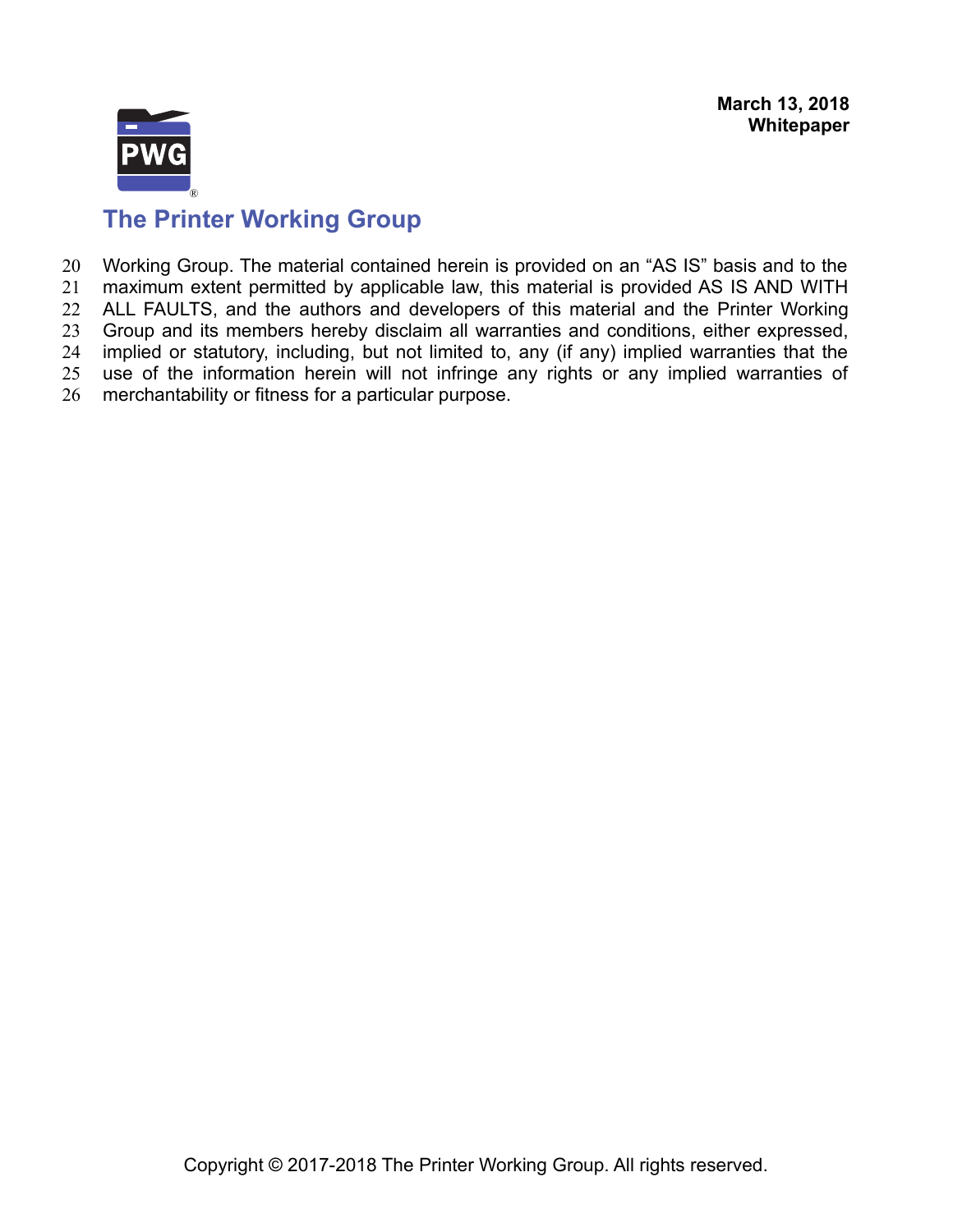

# **Table of Contents**

| 27 | <b>Table of Contents</b> |                  |  |
|----|--------------------------|------------------|--|
| 28 |                          |                  |  |
| 29 |                          |                  |  |
| 30 |                          |                  |  |
| 31 |                          |                  |  |
| 32 |                          |                  |  |
| 33 |                          |                  |  |
| 34 |                          |                  |  |
| 35 |                          |                  |  |
| 36 |                          |                  |  |
| 37 |                          |                  |  |
| 38 |                          |                  |  |
| 39 |                          |                  |  |
| 40 |                          |                  |  |
| 41 |                          |                  |  |
| 42 |                          |                  |  |
| 43 |                          |                  |  |
| 44 |                          |                  |  |
| 45 |                          |                  |  |
| 46 |                          |                  |  |
| 47 |                          |                  |  |
| 48 |                          |                  |  |
| 49 |                          |                  |  |
| 50 |                          |                  |  |
| 51 |                          |                  |  |
| 52 |                          |                  |  |
| 53 |                          |                  |  |
| 54 |                          |                  |  |
| 55 |                          |                  |  |
| 56 |                          |                  |  |
| 57 |                          |                  |  |
| 58 |                          |                  |  |
| 59 |                          | 11               |  |
| 60 |                          | .13              |  |
| 61 |                          |                  |  |
| 62 |                          |                  |  |
| 63 |                          |                  |  |
| 64 |                          |                  |  |
| 65 |                          |                  |  |
| 66 | 12.4 December 5, 2017.   | 15 <sup>15</sup> |  |

Copyright © 2017-2018 The Printer Working Group. All rights reserved.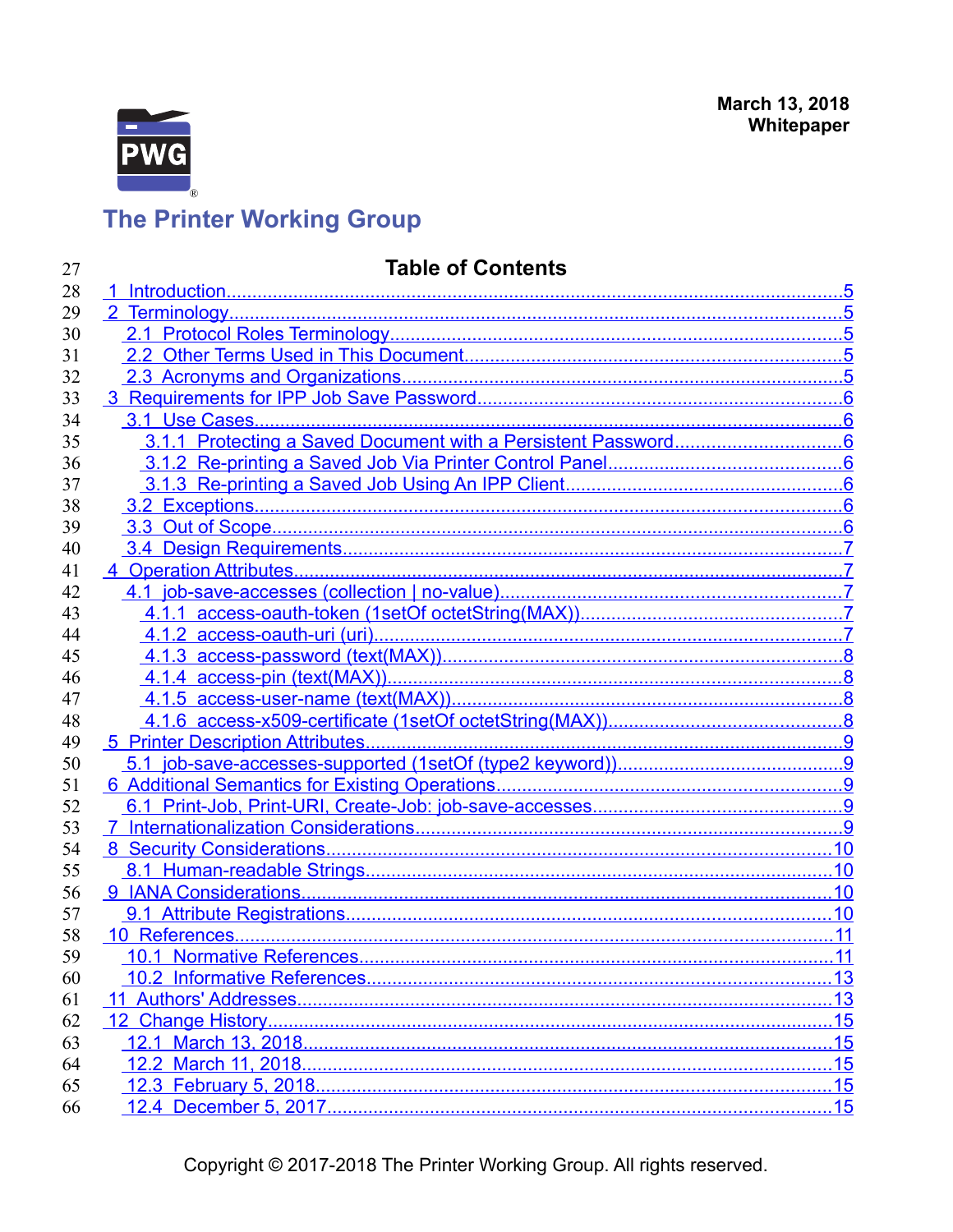

# **The Printer Working Group**

67

68

**List of Tables**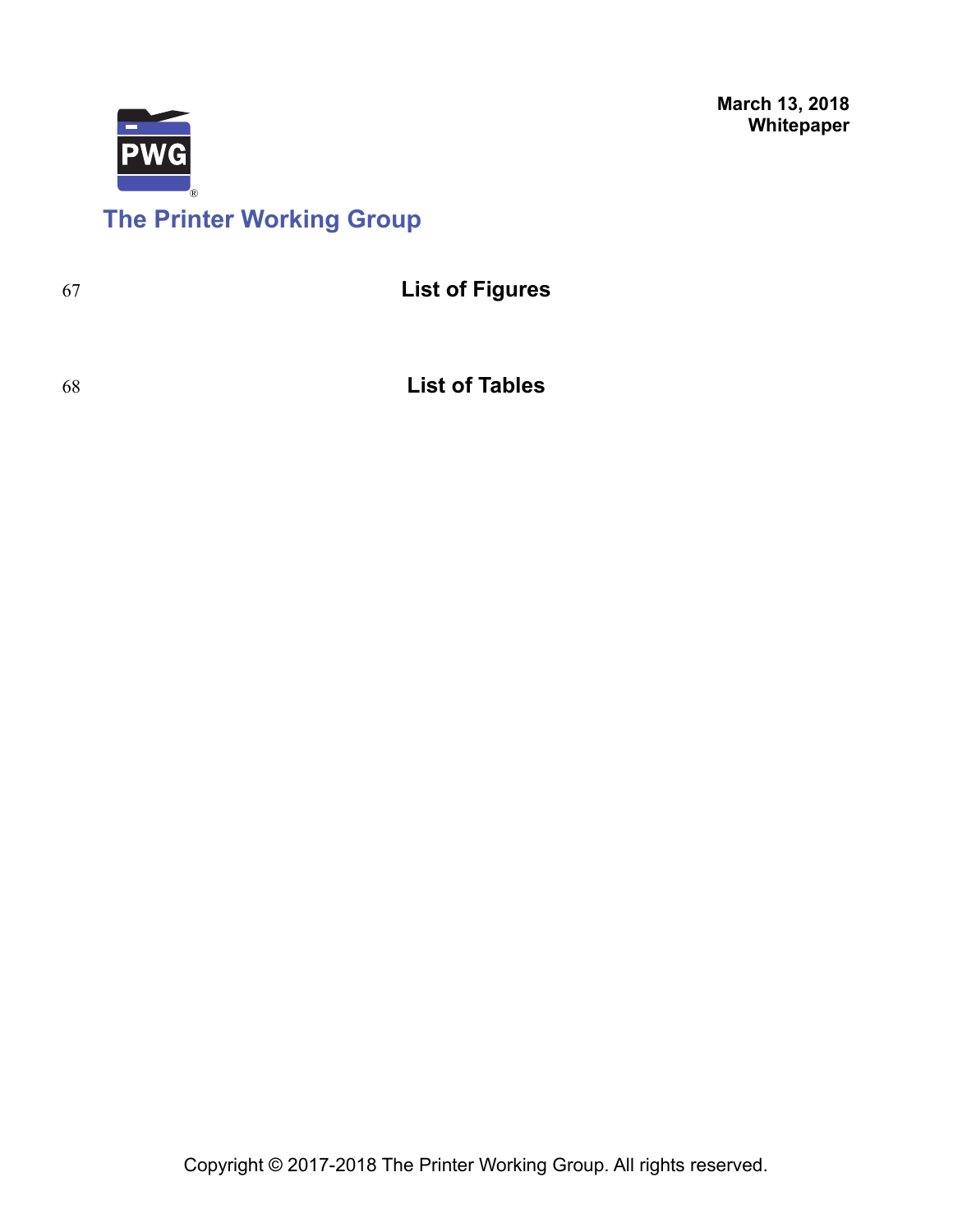

<span id="page-4-4"></span>**The Printer Working Group**

## **1 Introduction** 69

Users and network administrators are increasingly concerned about network and data security, and this extends to printing. Most all Users are familiar with sending a Job to a Printer and the Printer processing that Job fairly immediately, and some do so using a "job password" that prevents the Job from being processed until the User provides that password on the Printer's control panel to approve its release to processing. The IPP "jobpassword" operation attribute [\[PWG5100.11\]](#page-13-0) and related attributes provide support for this workflow. Some Printers also support saving jobs for later printing or re-printing. In certain cases there may be Users that wish to take advantage of both capabilities. Unfortunately however, since "job-password" is an operation attribute, and that Job's processing is the act of saving the Job, the "job-password" attribute does not persist beyond its being saved. Therefore, to support scenarios involving a password protected saved job, new attributes need to be defined that convey a Job password that persists beyond Job processing completion. 70 71 72 73 74 75 76 77 78 79 80 81 82

## <span id="page-4-3"></span> **2 Terminology** 83

## <span id="page-4-2"></span> **2.1 Protocol Roles Terminology** 84

This document defines the following protocol roles in order to specify unambiguous conformance requirements: 85 86

*Client*: Initiator of outgoing IPP session requests and sender of outgoing IPP operation requests (Hypertext Transfer Protocol -- HTTP/1.1 [\[RFC7230\]](#page-14-0) User Agent). 87 88

*Printer*: Listener for incoming IPP session requests and receiver of incoming IPP operation 89

requests (Hypertext Transfer Protocol -- HTTP/1.1 [\[RFC7230\]](#page-14-0) Server) that represents one 90

or more Physical Devices or a Logical Device. 91

### <span id="page-4-1"></span> **2.2 Other Terms Used in This Document** 92

User: A person or automata using a Client to communicate with a Printer. 93

### <span id="page-4-0"></span> **2.3 Acronyms and Organizations** 94

*IANA*: Internet Assigned Numbers Authority,<http://www.iana.org/> 95

Copyright © 2017-2018 The Printer Working Group. All rights reserved.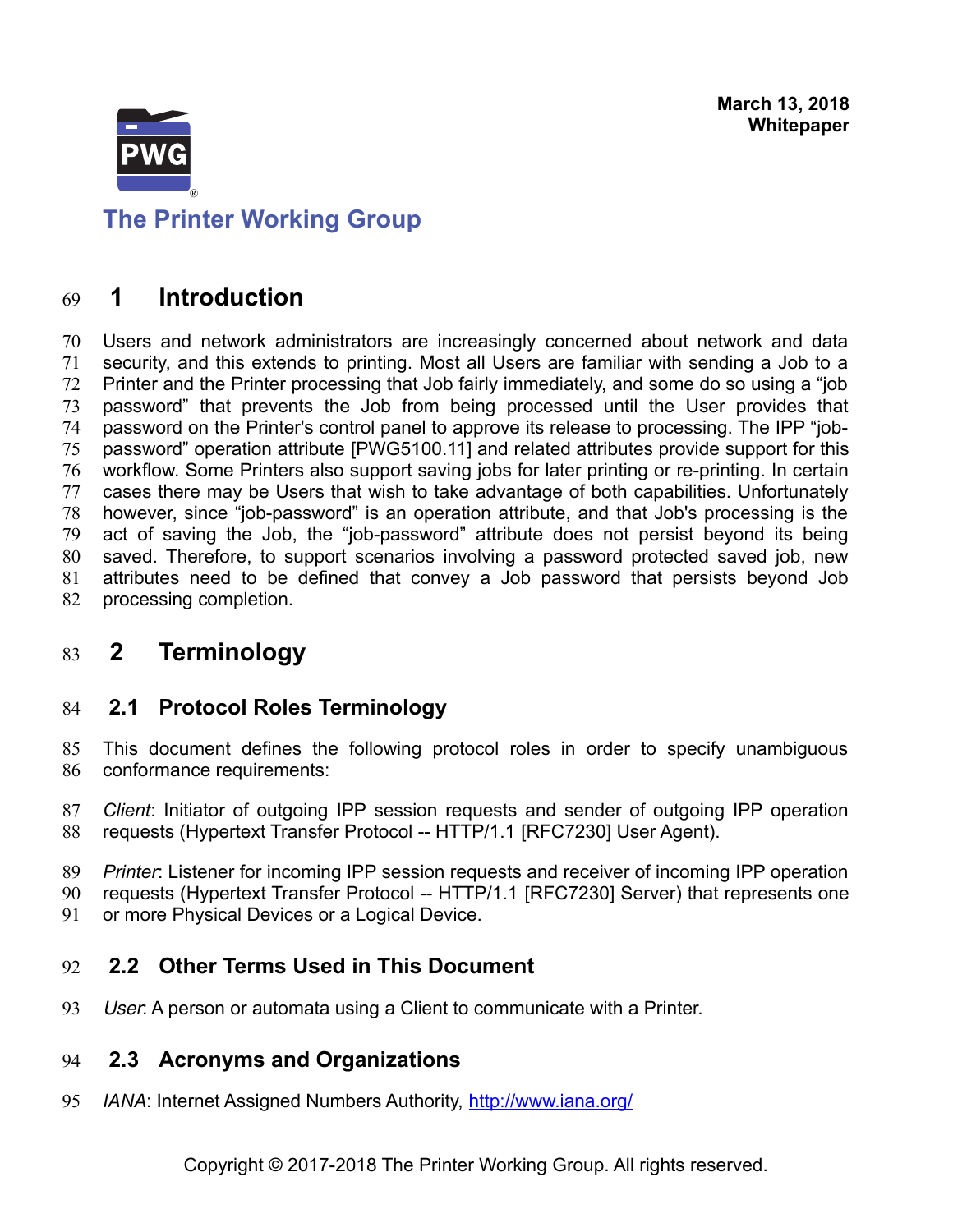

- *IETF*: Internet Engineering Task Force,<http://www.ietf.org/> 96
- *ISO*: International Organization for Standardization,<http://www.iso.org/> 97
- PWG: Printer Working Group,<http://www.pwg.org/> 98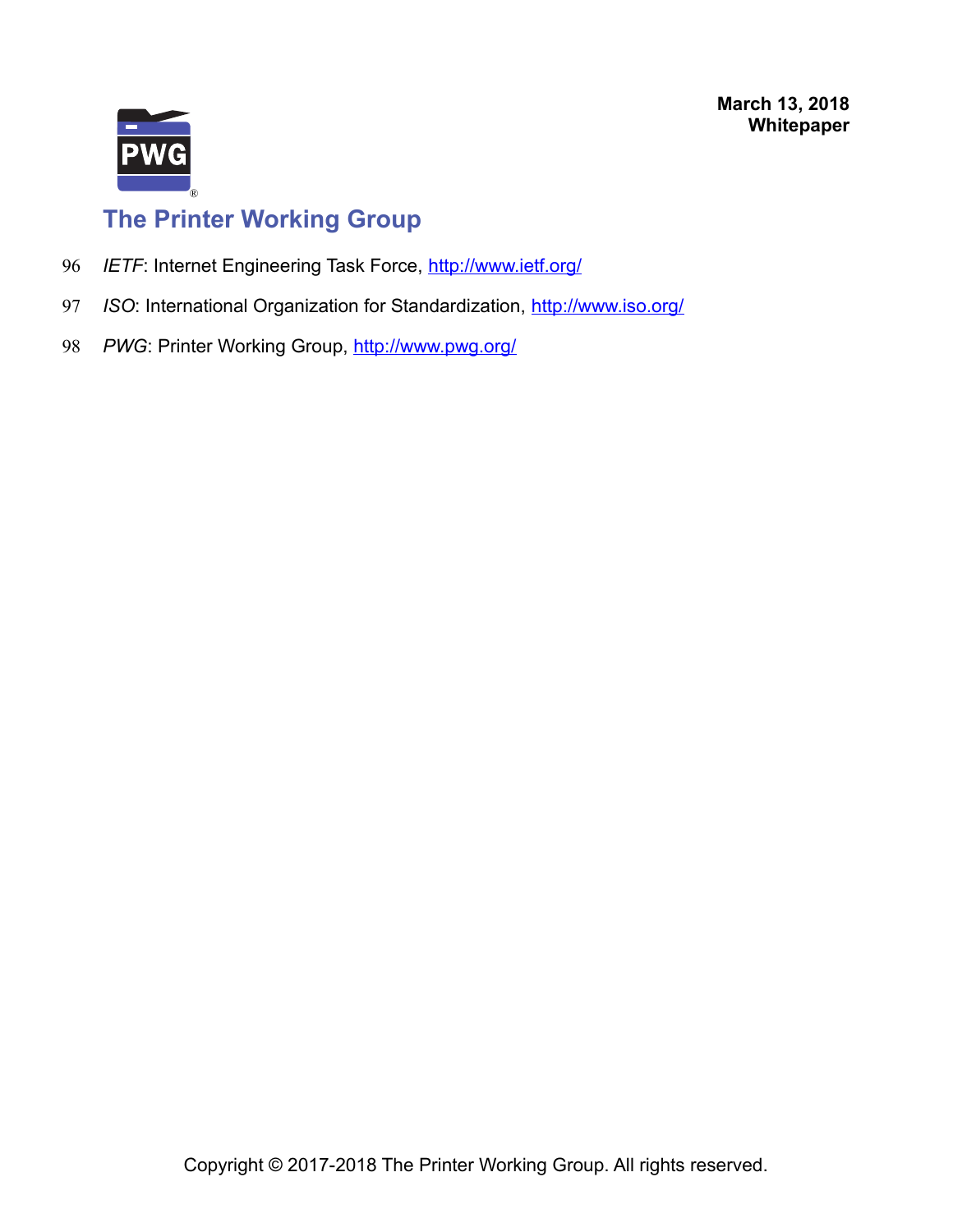

# <span id="page-6-5"></span>**The Printer Working Group**

## **3 Requirements for IPP Job Save Password** 99

### <span id="page-6-4"></span> **3.1 Use Cases** 100

### <span id="page-6-3"></span> **3.1.1 Protecting a Saved Document with a Persistent Password** 101

Wilma has written a document that she intends to save on her departmental MFD, to allow some of her peers to print copies as needed. But as the document contains sensitive information, Wilma wishes to only allow those who know the job's password to re-print copies. She is familiar with providing a password when configuring a print job, and she is also familiar with configuring the job to be saved in the printer. In the print dialog used to configure the print job on her computer, Wilma provides a password, and also chooses to have the job saved. Wilma clicks "Print" and the computer submits the job to the printer. The printer saves the job content and protects it with the password provided. 102 103 104 105 106 107 108 109

### <span id="page-6-2"></span> **3.1.2 Re-printing a Saved Job Via Printer Control Panel** 110

Barney hears from Wilma that she has saved that document to the departmental MFD. Wilma tells Barney the job's name, and Barney then goes to the MFD and looks up the job. He taps on the control panel to have a copy printed, and is prompted to enter the job's password. He enters that on the control panel, and the MFD prints a copy. Barney collects it from the output bin and returns to his desk. 111 112 113 114 115

### <span id="page-6-1"></span> **3.1.3 Re-printing a Saved Job Using An IPP Client** 116

Barney sends an IM to Betty that Wilma has saved a job on the departmental MFD. Betty opens her computer's print system and browses the saved jobs on the MFD. She selects the job and clicks "Print" to have a copy made for her. A dialog is presented asking for the job's password. Betty types in the job's password, and the MFD prints a copy. She collects it from the MFD and returns to her office. 117 118 119 120 121

### <span id="page-6-0"></span> **3.2 Exceptions** 122

Harvey, an employee from another department, walks up to Wilma's departmental MFD. The . 123 124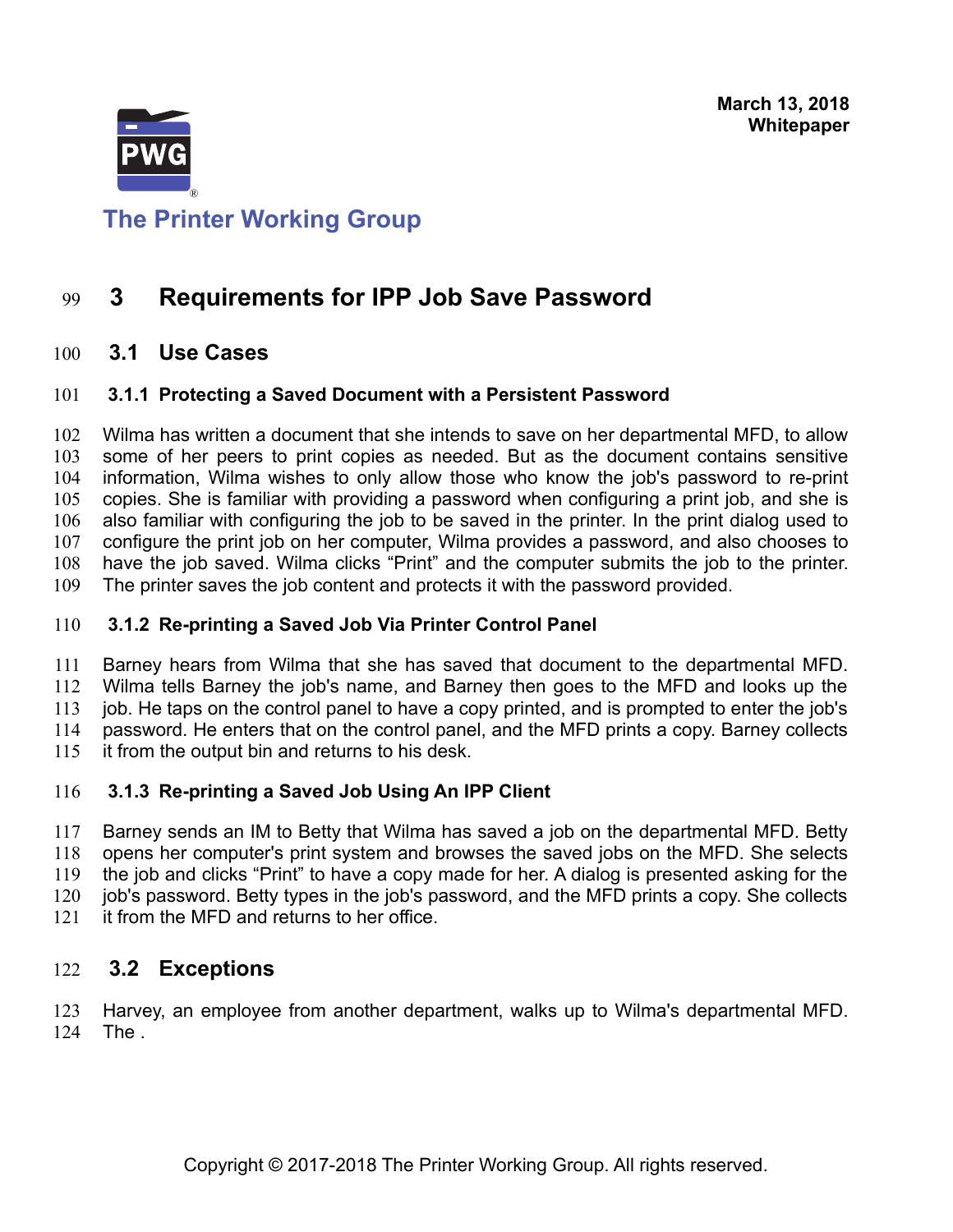

## <span id="page-7-3"></span> **3.3 Out of Scope** 125

- The following are considered out of scope for this document: 126
- 1. How the Document or Documents in a Job are stored by the Printer 127
- 2. Methods for encrypting the document itself. 128
- 3. Mechanisms for supporting per-user credentials / access control list for releasing the stored job. 129 130

## <span id="page-7-2"></span> **3.4 Design Requirements** 131

- The design requirements for this document are: 132
- 1. Use existing attributes or collections if possible. 133
- 2. Support at the least the fidelity supported currently by "job password" and "jobpassword-encryption" 134 135
- 3. Register all attributes and operations with IANA 136
- The design recommendations for this document are: 137
- 1. Reusing UI controls with similar enough purposes so that the user doesn't need 138
- to be confused by e.g. needing to interact with different controls for different kinds of passwords. 139 140

## <span id="page-7-1"></span> **4 Operation Attributes** 141

### <span id="page-7-0"></span> **4.1 job-save-accesses (collection | no-value)** 142

The OPTIONAL "job-save-accesses" operation attribute allows the Client to provide authentication information for a referenced saved Job. 143 144

The collection value contains zero of more member attributes which provide the authentication information required for the Job to be reprinted. A Client MAY also provide the no- value out-of-band value to specify that no authentication information is necessary. 145 146 147

Printers specify which member attributes are supported using the "job-save-accessessupported" Printer attribute (section XXX). 148 149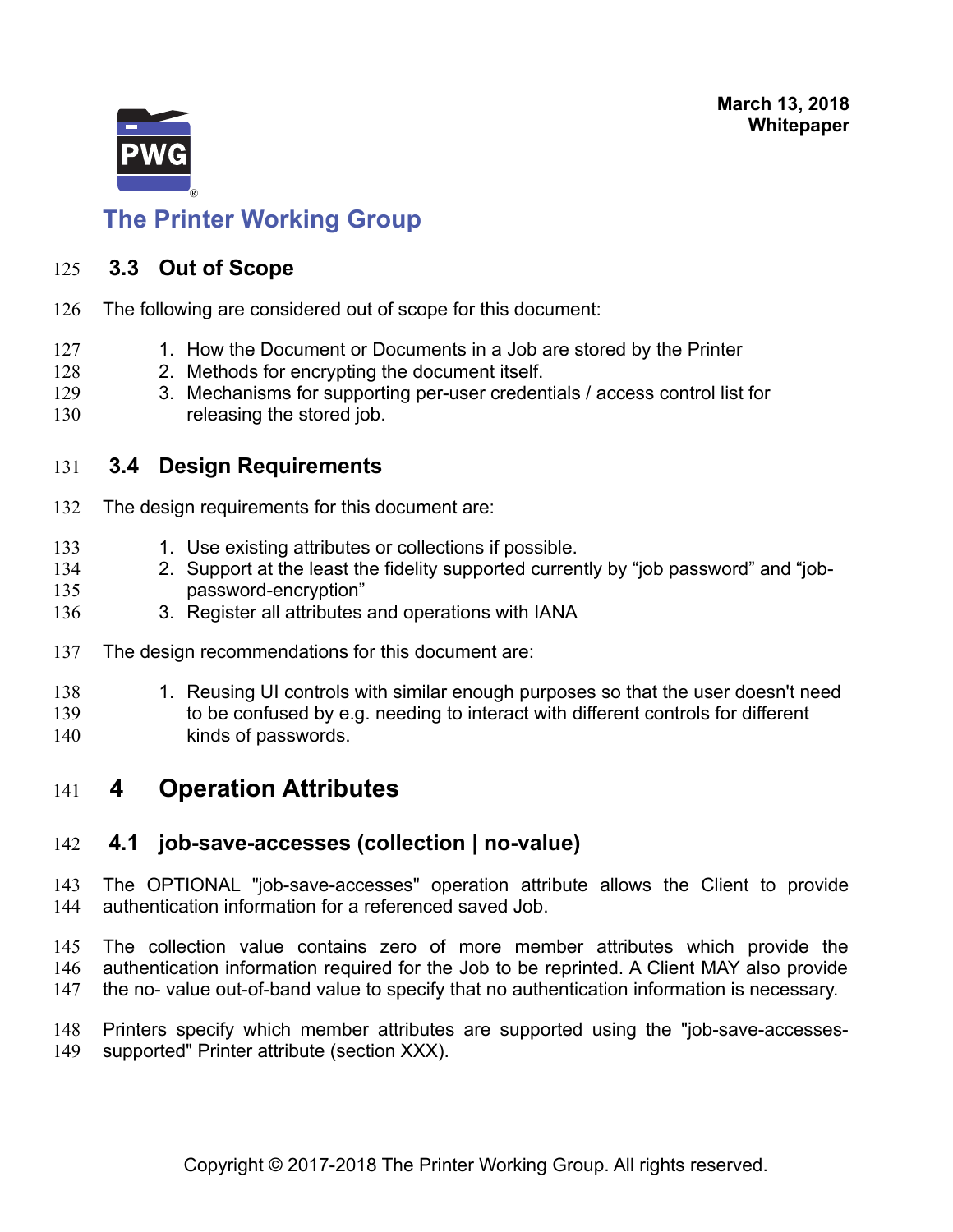

### <span id="page-8-3"></span> **4.1.1 access-oauth-token (1setOf octetString(MAX))** 150

The OPTIONAL "access-oauth-token" member attribute provides a Base64-encoded OAuth Access Token as defined in The OAuth 2.0 Authorization Framework [RFC6749]. When the size of the access token exceeds 1023 octets (the maximum size of an octetString value), the Client separates the token into multiple octetString values and sends the result as an ordered set to the Printer. The Printer reassembles each octetString to produce the complete access token value to be used to access the Document URI. 151 152 153 154 155 156

Printers that support this attribute MUST list 'access-oauth-token' in the "job-saveaccesses-supported" Printer Description attribute. 157 158

### <span id="page-8-2"></span> **4.1.2 access-oauth-uri (uri)** 159

The OPTIONAL "access-oauth-uri" member attribute is the authorization server that issued the "access-oauth-token" member attribute. See Authorization Server [RFC6749] section 1.1. 160 161 162

### <span id="page-8-1"></span> **4.1.3 access-password (text(MAX))** 163

The OPTIONAL "access-password" member attribute provides a password string, typically for HTTP Basic Authentication [RFC7617] or HTTP Digest authentication [RFC76162617]. Clients MUST provide the password using the UTF-8 encoding [STD63] in Unicode Normalization Form C as required for Network Unicode [RFC5198]. Printers MUST convert the password, as needed, to whatever encoding is required to access the Document URI. 164 165 166 167 168 169

Printers that support this attribute MUST list 'access-password' in the "job-save-accessessupported" Printer Description attribute. 170 171

### <span id="page-8-0"></span> **4.1.4 access-pin (text(MAX))** 172

The OPTIONAL "access-pin" member attribute provides a Personal Identification Number string. Clients MUST restrict the characters to the US ASCII digits '0' (code 48) through '9' (code 57) and Printers MUST reject values containing characters other than the digits '0' 173 174 175

through '9'. 176

Printers that support this attribute MUST list 'access-pin' in the "job-save-accessessupported" Printer Description attribute. 177 178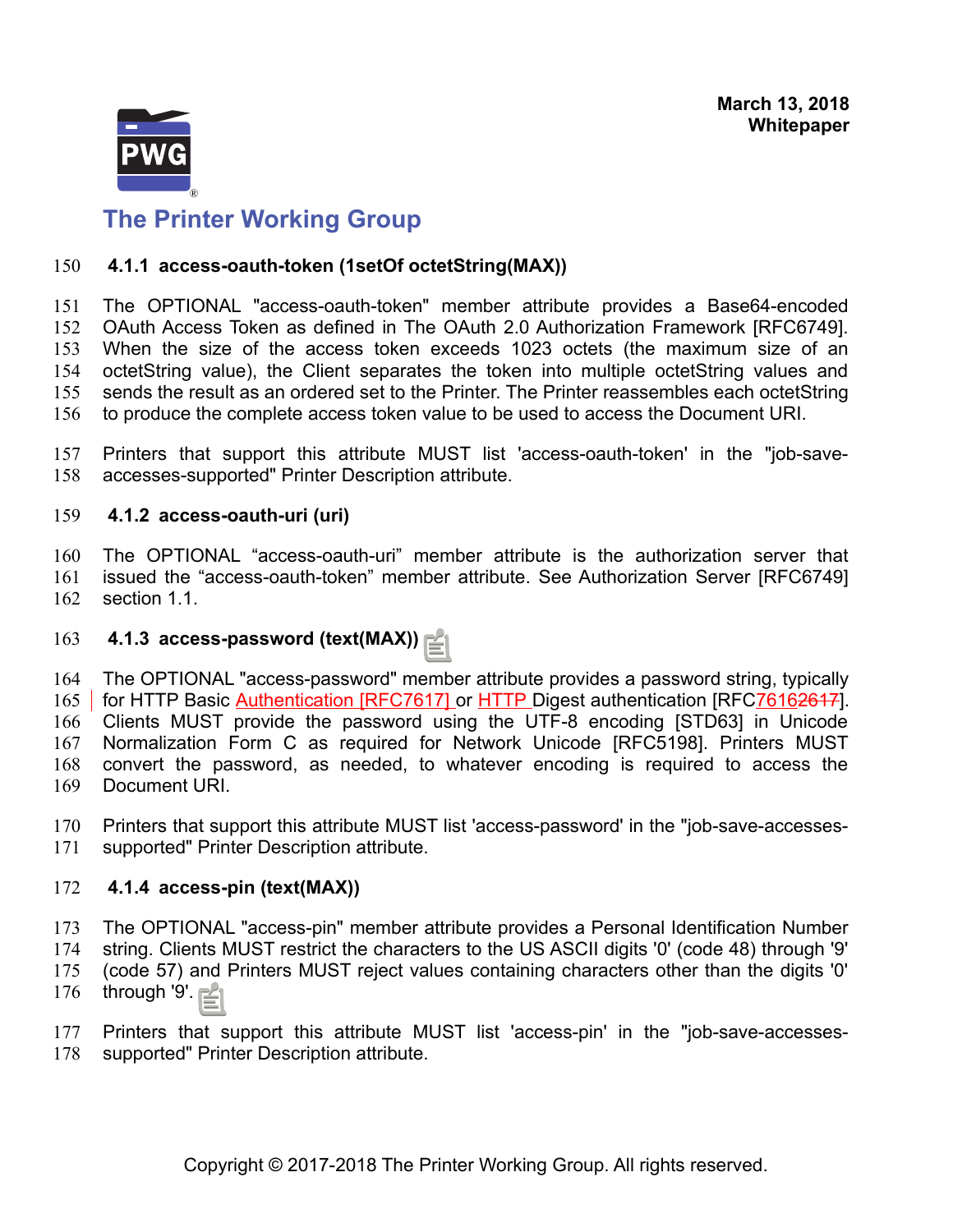

### <span id="page-9-2"></span> **4.1.5 access-user-name (text(MAX))** 179

The OPTIONAL "access-user-name" member attribute provides a user name string, typically for HTTP Basic or Digest authentication [RFC2617]. Clients MUST provide the user name using the UTF-8 encoding [STD63] in Unicode Normalization Form C as required for Network Unicode [RFC5198]. Printers MUST convert the user name, as needed, to whatever encoding is required by the Document URI. 180 181 182 183 184

Printers that support this attribute MUST list 'access-user-name' in the "job-saveaccesses-supported" Printer Description attribute. 185 186

### <span id="page-9-1"></span> **4.1.6 access-x509-certificate (1setOf octetString(MAX))** 187

The OPTIONAL "access-x509-certificate" member attribute provides a PEM-encoded X.509 certificate identifying the User or Client that is making the request. When the size of the certificate exceeds 1023 octets (the maximum size of an octetString value), the Client separates the certificate into multiple octetString values and sends the result as an ordered set to the Printer. The Printer reassembles each octetString to produce the complete X.509 certificate to be used to access the Document URI. 188 189 190 191 192 193

Printers that support this attribute MUST list 'access-x509-certificate' in the "job-saveaccesses-supported" Printer Description attribute and MUST provide an implementationdefined method for loading the corresponding private key that is used for authenticating the holder of the X.509 certificate. 194 195 196 197

## <span id="page-9-0"></span> **5 Printer Description Attributes** 198

### **5.1 job-save-accesses-configured (1setOf (type2 keyword))** 199

 6 The "job-save-accesses-configured" Printer Description attribute specifies the member attributes currently configured for use with "job-save-accesses". This attribute's set of values MUST be a subset of the set of values specified by the Printer's "job-saveaccesses-supported" attribute. This attribute MUST be supported if the "job-saveaccesses-supported" Printer Description attribute is supported. 200 201 202 203 204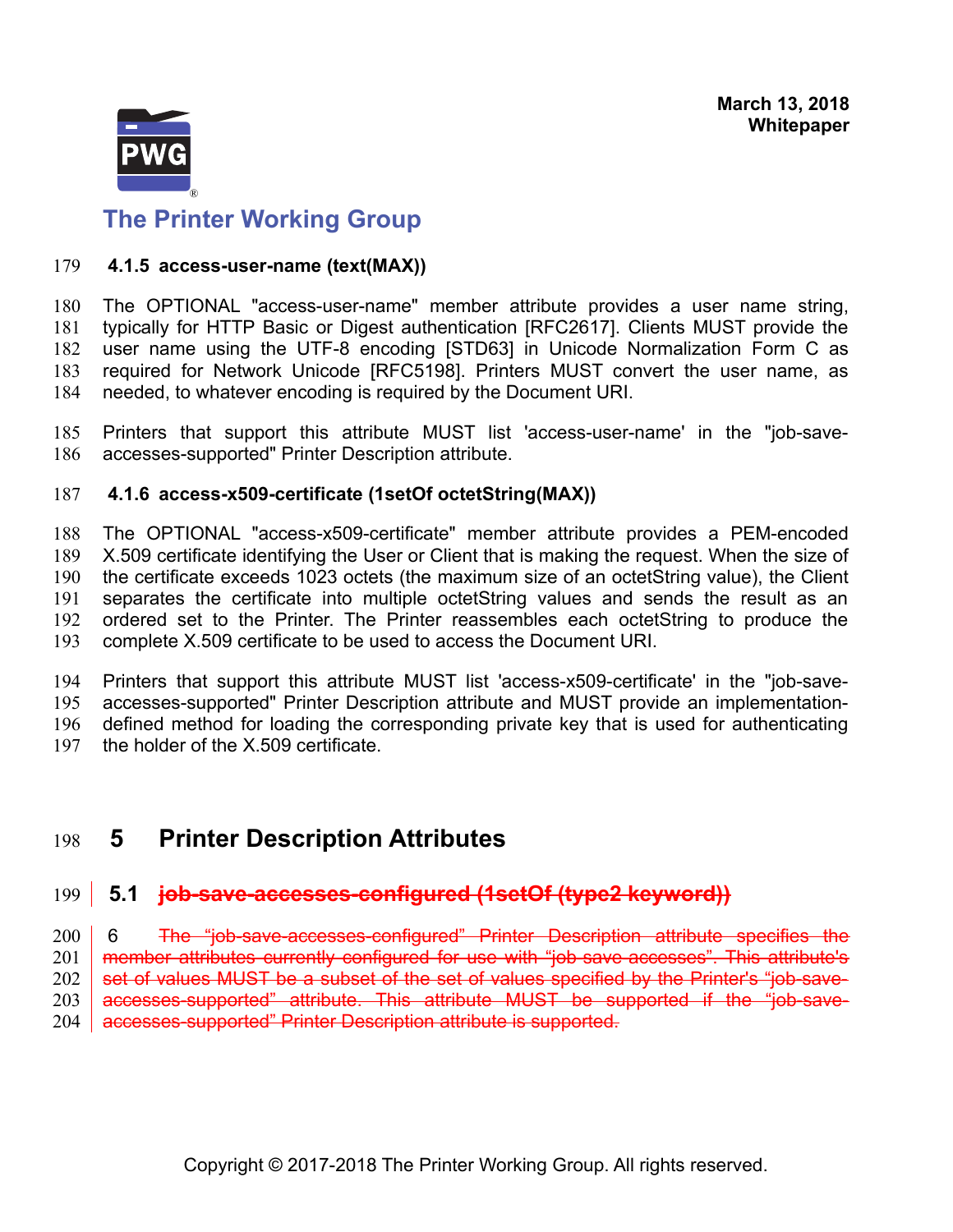

# <span id="page-10-3"></span> **6.1 job-save-accesses-supported (1setOf (type2 keyword))** 205

The "job-save-accesses-supported" Printer Description attribute specifies which member attributes the Printer supports in the supported member attributes of the "job-saveaccesses" operation attribute. This attribute MUST be supported if the "job-saveaccesses" operation attribute is supported. 206 207 208 209

## <span id="page-10-2"></span> **7 Additional Semantics for Existing Operations** 210

## <span id="page-10-1"></span> **7.1 Print-Job, Print-URI, Create-Job: job-save-accesses** 211

This specification adds the new "job-save-accesses" operation attribute to the Print-Job, Print-URI, and Create-Job operation requests [\[RFC8011\]](#page-14-8) to specify the persistent access credentials for a Job created by one of these operations. The "job-save-accesses" attribute gets copied to the Job Object, but the Printer MUST NOT include a Job's "jobsave-accesses" attribute as a Job Description attribute in a Job operation such as Get-Job-Attributes [\[RFC8011\].](#page-14-8) 212 213 214 215 216 217

## <span id="page-10-0"></span> **8 Internationalization Considerations** 218

For interoperability and basic support for multiple languages, conforming implementations MUST support the Universal Character Set (UCS) Transformation Format -- 8 bit (UTF-8) [RFC3629] encoding of Unicode [\[UNICODE\]](#page-14-7) [\[ISO10646\]](#page-13-2) and the Unicode Format for Network Interchange [\[RFC5198\].](#page-13-1) 219 220 221 222

- Implementations of this specification SHOULD conform to the following standards on processing of human-readable Unicode text strings, see: 223 224
- Unicode Bidirectional Algorithm [\[UAX9\]](#page-14-6)  left-to-right, right-to-left, and vertical 225
- Unicode Line Breaking Algorithm [\[UAX14\]](#page-14-5)  character classes and wrapping 226
- Unicode Normalization Forms [\[UAX15\]](#page-14-4)  especially NFC for [\[RFC5198\]](#page-13-1) 227
- Unicode Text Segmentation [\[UAX29\]](#page-14-3)  grapheme clusters, words, sentences 228
- Unicode Identifier and Pattern Syntax [\[UAX31\]](#page-14-2)  identifier use and normalization 229
- Unicode Collation Algorithm [\[UTS10\]](#page-14-1)  sorting 230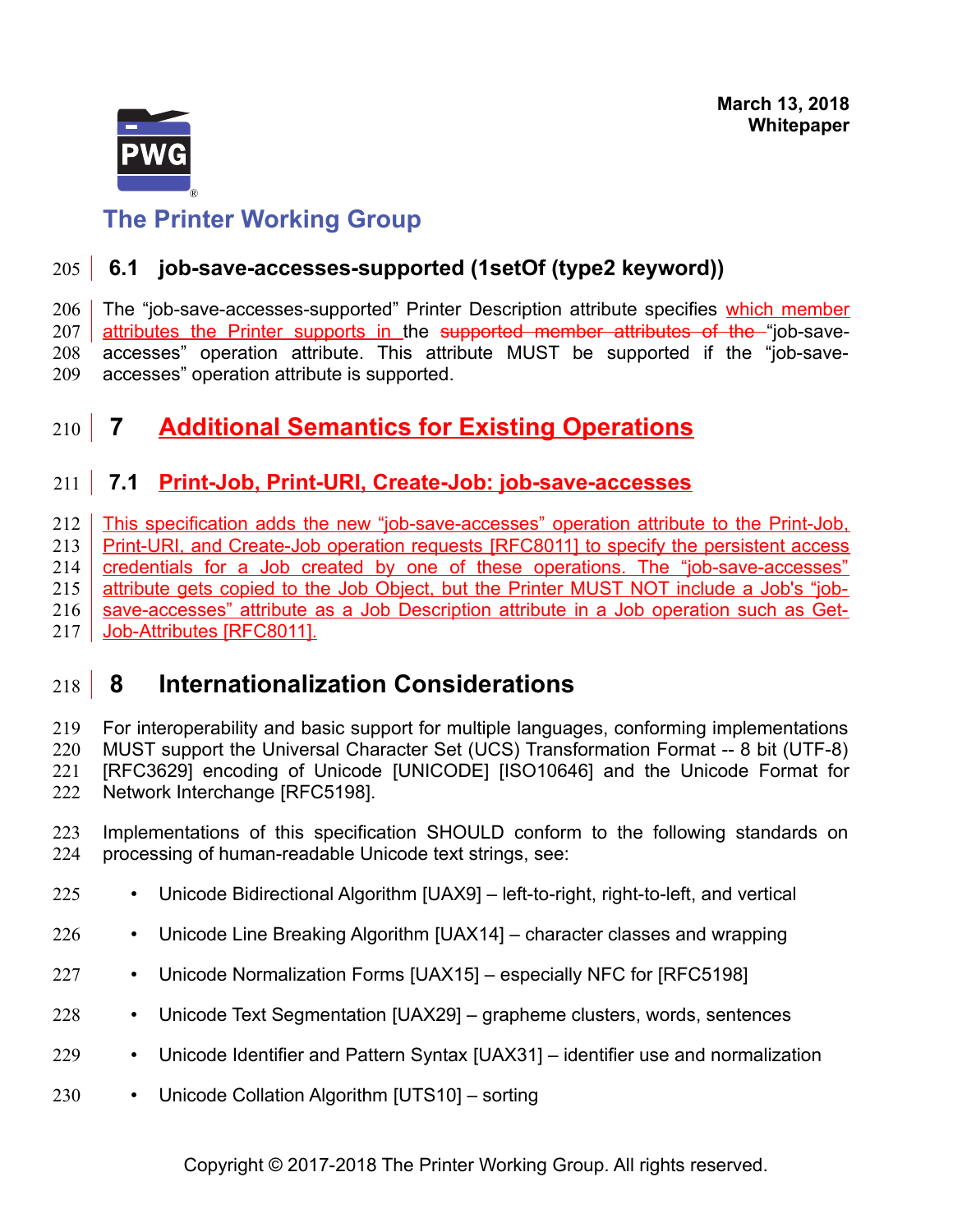

• Unicode Locale Data Markup Language [\[UTS35\]](#page-15-8) – locale databases 231

Implementations of this specification are advised to also review the following informational documents on processing of human-readable Unicode text strings: 232 233

- Unicode Character Encoding Model [\[UTR17\]](#page-15-7)  multi-layer character model 234
- Unicode in XML and other Markup Languages [\[UTR20\]](#page-15-6)  XML usage 235
- Unicode Character Property Model [\[UTR23\]](#page-15-5)  character properties 236
- Unicode Conformance Model [\[UTR33\]](#page-15-4)  Unicode conformance basis 237

## <span id="page-11-1"></span> **9 Security Considerations** 238

The IPP extensions defined in this document require the same security considerations as 239

defined in the IPP/1.1: Model and Semantics [\[RFC8011\],](#page-14-8) IPP: Job and Printer Extensions 240

– Set 2 (JPS2), and IPP Job Password Repertoire. 241

In addition to those requirements, the Printer MUST protect the values of "job-saveaccesses" at rest. Also, the Printer MUST reject any IPP operation sent over a non-242 243

encrypted connection that includes the "job-save-accesses" attribute. 244

The IPP extensions defined in this document require the same security considerations as 245

defined in the IPP/1.1: Model and Semantics [\[RFC8011\],](#page-14-8) IPP: Job and Printer Extensions 246

– Set 2 (JPS2), and IPP Job Password Repertoire. Additionally, the operation attributes 247

defined in this IPP Registration MUST NOT be sent over a non-encrypted connection. 248

- <span id="page-11-0"></span>Human-readable Strings 249
- Implementations of this specification SHOULD conform to the following standard on processing of human-readable Unicode text strings, see: 250 251
- Unicode Security Mechanisms [\[UTS39\]](#page-15-3)  detecting and avoiding security attacks 252

Implementations of this specification are advised to also review the following informational document on processing of human-readable Unicode text strings: 253 254

• Unicode Security FAQ [\[UNISECFAQ\]](#page-15-2) – common Unicode security issues 255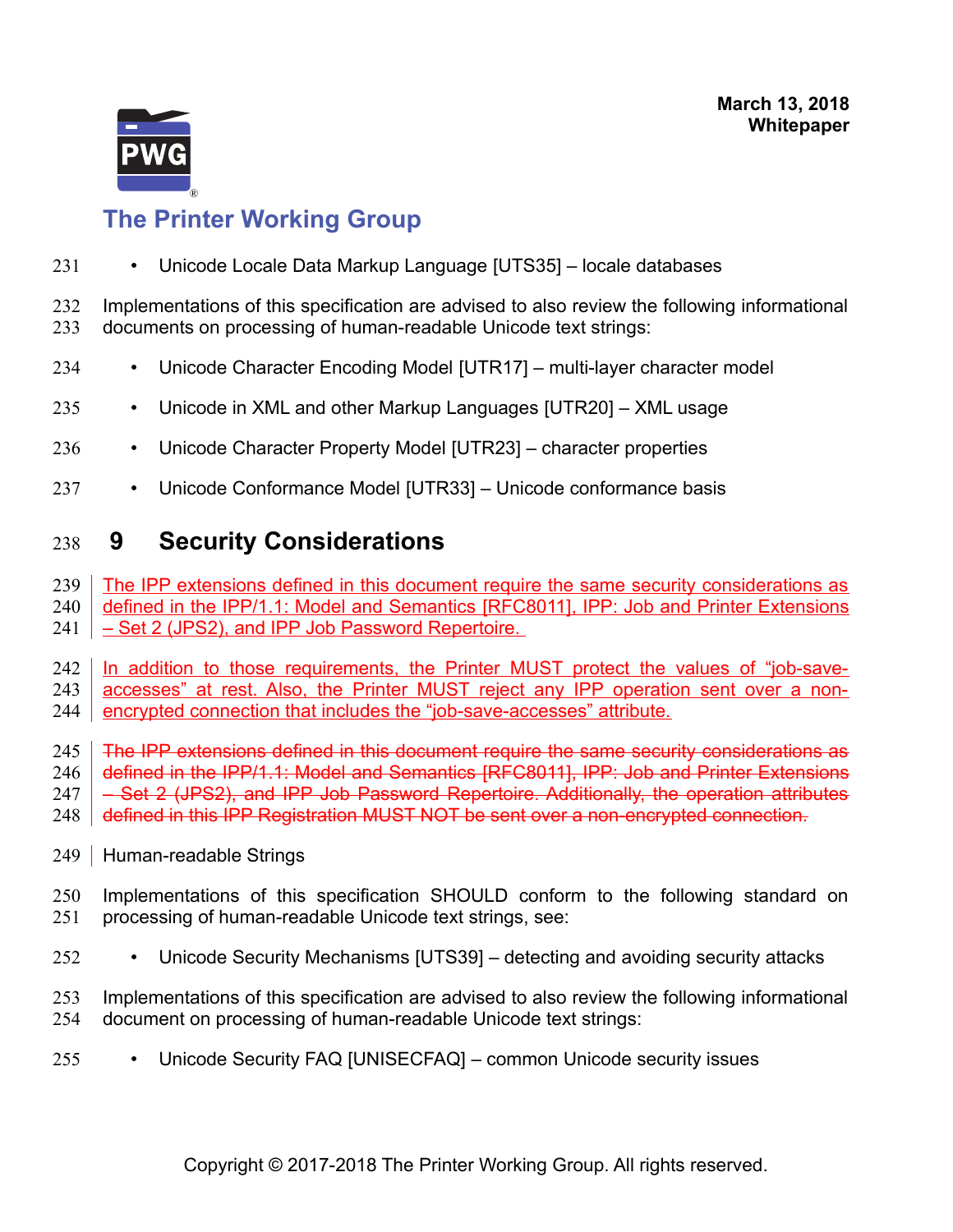

<span id="page-12-3"></span>**The Printer Working Group**

## **10 IANA Considerations** 256

## <span id="page-12-2"></span> **10.1 Attribute Registrations** 257

The attributes defined in this document will be published by IANA according to the procedures in IPP Model and Semantics [\[RFC8011\]](#page-14-8) section 6.2 in the following file: 258 259

- <http://www.iana.org/assignments/ipp-registrations> 260
- The registry entries will contain the following information: 261

| Operation attributes:                                                                                                                                                                                            | Reference                                                                                                |  |
|------------------------------------------------------------------------------------------------------------------------------------------------------------------------------------------------------------------|----------------------------------------------------------------------------------------------------------|--|
| job-save-accesses (collection   no-value)<br>access-oauth-token (1setOf octetString (MAX))<br>access-oauth-uri (uri)<br>access-password (text (MAX))<br>access-pin (text (MAX))<br>access-user-name (text (MAX)) | [SAVEPASSWORD]<br>[SAVEPASSWORD]<br>[SAVEPASSWORD]<br>[SAVEPASSWORD]<br>[SAVEPASSWORD]<br>[SAVEPASSWORD] |  |
| access-x509-certificate (1setOf octetString (MAX))                                                                                                                                                               | [SAVEPASSWORD]                                                                                           |  |
| Printer Description attributes:                                                                                                                                                                                  | Reference                                                                                                |  |
| job-save-accesses-configured (1setOf (type2 keyword))<br>[SAVEPASSWORD]<br>job-save-accesses-supported (1setOf (type2 keyword))                                                                                  |                                                                                                          |  |
|                                                                                                                                                                                                                  | [SAVEPASSWORD]                                                                                           |  |

## <span id="page-12-1"></span> **11 References** 278

<span id="page-12-0"></span> **11.1 Normative References** 279

[IPPREPERTOIRE] S. Kennedy, "IPP Job Password Repertoire", January 2016, [https://ftp.pwg.org/pub/pwg/ipp/whitepaper/wp-job-password](https://ftp.pwg.org/pub/pwg/ipp/whitepaper/wp-job-password-repertoire-20160101.pdf)[repertoire-20160101.pdf](https://ftp.pwg.org/pub/pwg/ipp/whitepaper/wp-job-password-repertoire-20160101.pdf) 280 281 282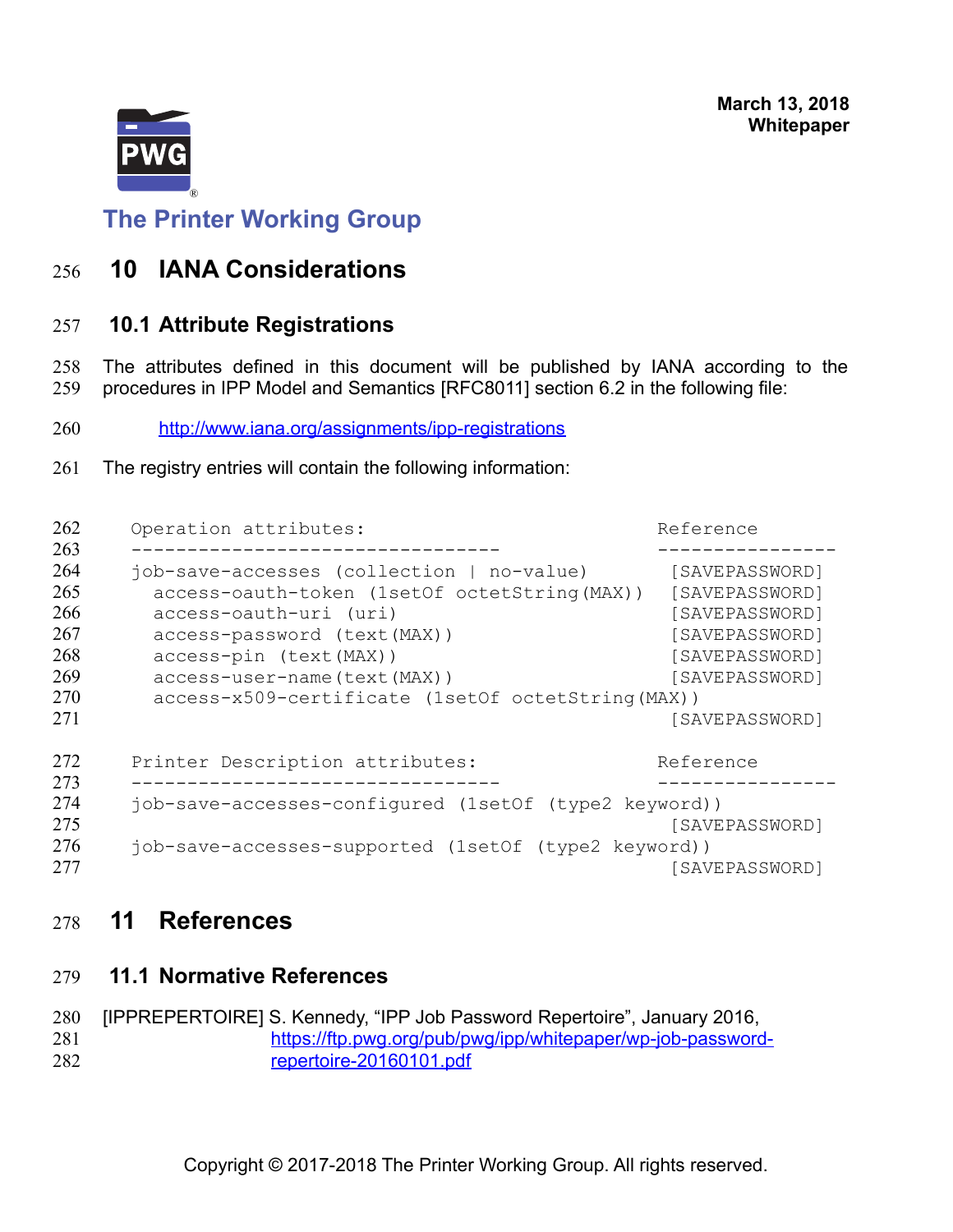

<span id="page-13-2"></span><span id="page-13-1"></span><span id="page-13-0"></span>

| 283<br>284               | [ISO10646]       | "Information technology -- Universal Coded Character Set (UCS)",<br>ISO/IEC 10646:2011                                                                                                                        |
|--------------------------|------------------|---------------------------------------------------------------------------------------------------------------------------------------------------------------------------------------------------------------|
| 285<br>286<br>287<br>288 | [PWG5100.5]      | D. Carney, T. Hastings, P. Zehler. "Internet Printing Protocol (IPP):<br>Document Object", PWG 5100.5-2003, October 2003,<br>http://ftp.pwg.org/pub/pwg/candidates/cs-ippdocobject10-20031031-<br>5100.5.pdf  |
| 289<br>290<br>291<br>292 | [PWG5100.11]     | T. Hastings, D. Fullman, "IPP: Job and Printer Extensions – Set 2<br>(JPS2)", PWG 5100.11-2010, October 2010,<br>https://ftp.pwg.org/pub/pwg/candidates/cs-ippjobprinterext10-<br>20101030-5100.11.pdf        |
| 293<br>294<br>295        | [PWG5100.12]     | R. Bergman, H. Lewis, I. McDonald, M. Sweet, "IPP Version 2.0, 2.1,<br>and 2.2", PWG 5100.12-2015, October 2015,<br>http://ftp.pwg.org/pub/pwg/standards/std-ipp20-20151030-5100.12.pdf                       |
| 296<br>297<br>298<br>299 | [PWG5100.13]     | M. Sweet, I. McDonald, P. Zehler, "IPP: Job and Printer Extensions -<br>Set 3 (JPS3)", PWG 5100.13-2012, July 2012,<br>http://ftp.pwg.org/pub/pwg/candidates/cs-ippjobprinterext3v10-<br>20120727-5100.13.pdf |
| 300<br>301<br>302        | [PWG5100.19]     | S. Kennedy, "IPP Implementor's Guide v2.0", PWG 5100.19-2015,<br>August 2015, http://ftp.pwg.org/pub/pwg/candidates/cs-ippig20-<br>20150821-5100.19.pdf                                                       |
| 303<br>304               | [RFC2817]        | R. Khare, S. Lawrence, "Upgrading to TLS Within HTTP/1.1", RFC<br>2817, May 2000, https://www.ietf.org/rfc/rfc2817.txt                                                                                        |
| 305<br>306               | [RFC3510]        | R. Herriot, I. McDonald, "Internet Printing Protocol/1.1: IPP URL<br>Scheme", RFC 3510, April 2003, https://tools.ietf.org/html/rfc3510                                                                       |
| 307<br>308               | [RFC3629]        | F. Yergeau, "UTF-8, a transformation format of ISO 10646", RFC<br>3629, November 2003, https://www.ietf.org/rfc/rfc3629.txt                                                                                   |
| 309<br>310               | [RFC5198]        | J. Klensin, M. Padlipsky, "Unicode Format for Network Interchange",<br>RFC 5198, March 2008, https://www.ietf.org/rfc/rfc5198.txt                                                                             |
| 311<br>312<br>313        | <b>IRFC76161</b> | R. Shekh-Yusef, Ed., D. Ahrens, S. Bremer, "HTTP Digest Access<br>Authentication", RFC 7616, September 2015,<br>https://www.ietf.org/rfc/rfc7616.txt                                                          |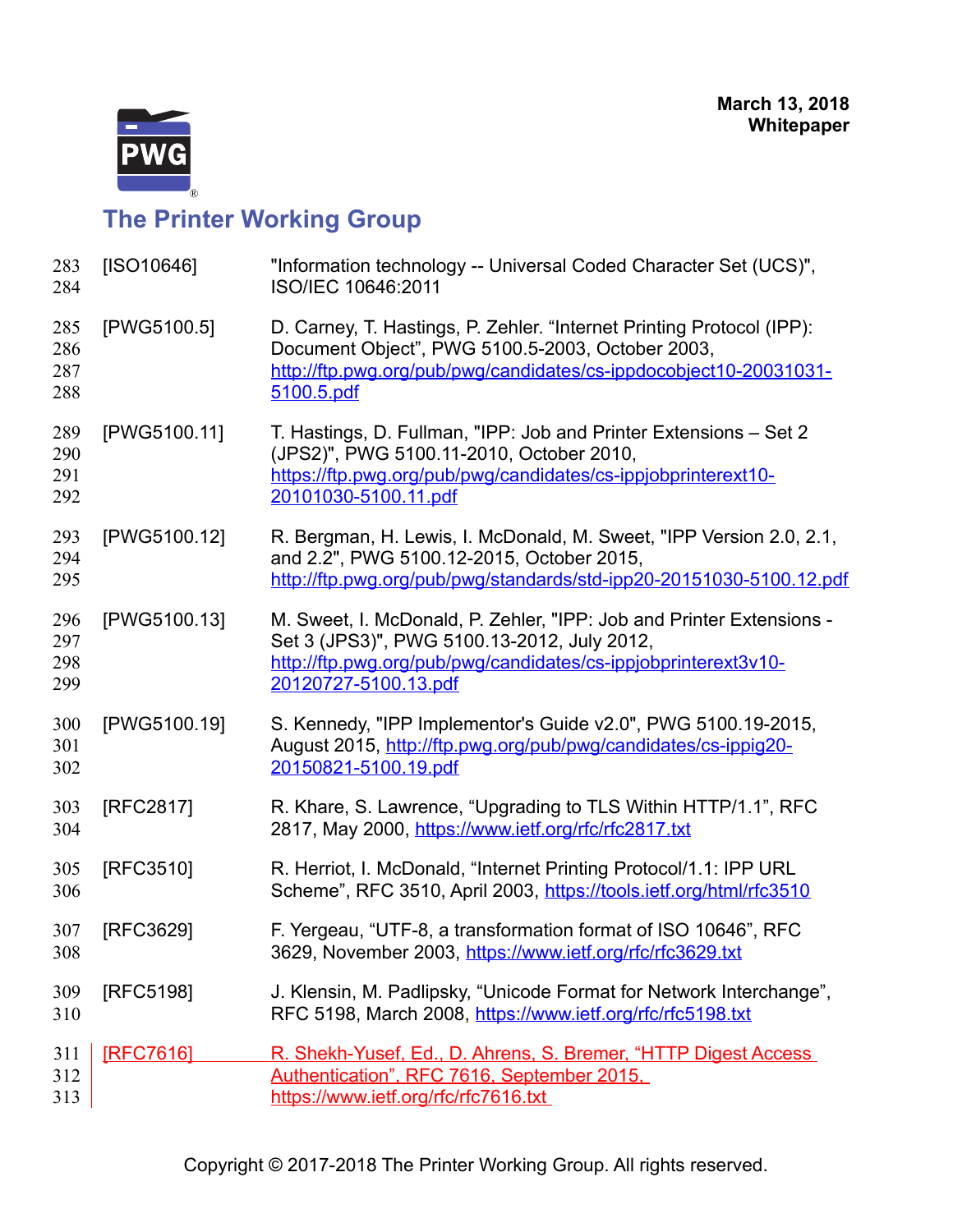

<span id="page-14-8"></span><span id="page-14-7"></span><span id="page-14-6"></span><span id="page-14-5"></span><span id="page-14-4"></span><span id="page-14-3"></span><span id="page-14-2"></span><span id="page-14-1"></span><span id="page-14-0"></span>

| 314<br>315        | [RFC7617] | J. Reschke, "The 'Basic' HTTP Authentication Scheme", RFC 7617,<br>September 2015, https://www.ietf.org/rfc/rfc7617.txt                                                           |
|-------------------|-----------|-----------------------------------------------------------------------------------------------------------------------------------------------------------------------------------|
| 316<br>317<br>318 | [RFC7230] | R. Fielding, J. Reschke, "Hypertext Transfer Protocol (HTTP/1.1):<br>Message Syntax and Routing", RFC 7230, June 2014,<br>http://www.ietf.org/rfc/rfc7230.txt                     |
| 319<br>320<br>321 | [RFC7472] | I. McDonald, M. Sweet, "Internet Printing Protocol (IPP) over HTTPS<br>Transport Binding and the 'ipps' URI Scheme", RFC 7472, March<br>2015, https://tools.ietf.org/html/rfc7472 |
| 322<br>323<br>324 | [RFC8010] | M. Sweet, I. McDonald, "Internet Printing Protocol/1.1: Encoding and<br>Transport", RFC 8010, January 2017,<br>https://www.ietf.org/rfc/rfc8010.txt                               |
| 325<br>326<br>327 | [RFC8011] | M. Sweet, I. McDonald, "Internet Printing Protocol/1.1: Model and<br>Semantics", RFC 8011, January 2017,<br>https://www.ietf.org/rfc/rfc8011.txt                                  |
| 328<br>329        | [UAX9]    | Unicode Consortium, "Unicode Bidirectional Algorithm", UAX#9, May<br>2016, http://www.unicode.org/reports/tr9                                                                     |
| 330<br>331        | $[UAX14]$ | Unicode Consortium, "Unicode Line Breaking Algorithm", UAX#14,<br>June 2016, http://www.unicode.org/reports/tr14                                                                  |
| 332<br>333        | [UAX15]   | Unicode Consortium, "Normalization Forms", UAX#15, February<br>2016, http://www.unicode.org/reports/tr15                                                                          |
| 334<br>335        | [UAX29]   | Unicode Consortium, "Unicode Text Segmentation", UAX#29, June<br>2016, http://www.unicode.org/reports/tr29                                                                        |
| 336<br>337        | [UAX31]   | Unicode Consortium, "Unicode Identifier and Pattern Syntax",<br>UAX#31, May 2016, http://www.unicode.org/reports/tr31                                                             |
| 338<br>339        | [UNICODE] | The Unicode Consortium, "Unicode® 10.0.0", June 2017,<br>http://unicode.org/versions/Unicode10.0.0/                                                                               |
| 340<br>341        | [UTS10]   | Unicode Consortium, "Unicode Collation Algorithm", UTS#10, May<br>2016, http://www.unicode.org/reports/tr10                                                                       |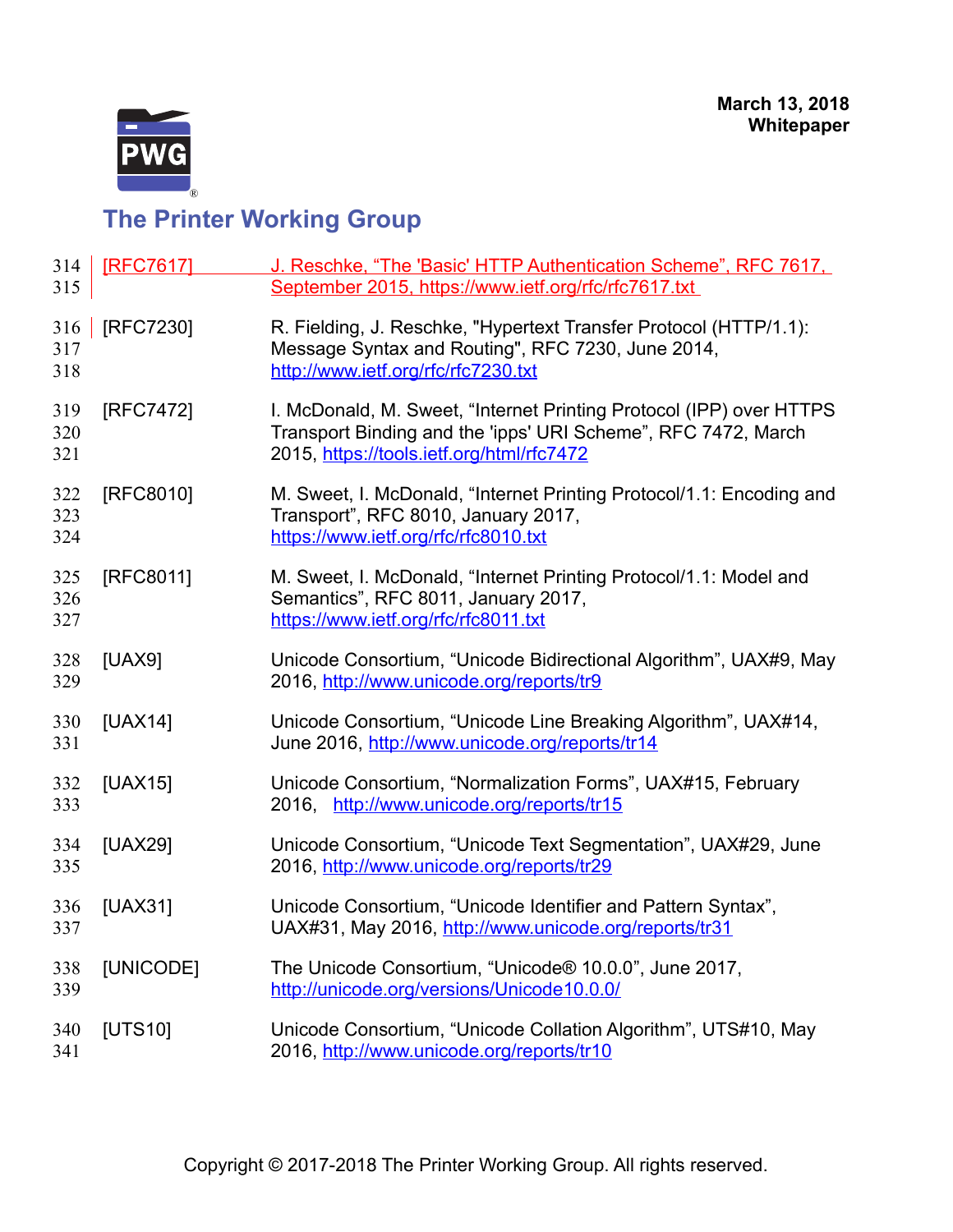

<span id="page-15-8"></span><span id="page-15-3"></span><span id="page-15-2"></span><span id="page-15-1"></span>

| 342<br>343 | [UTS35]                            | Unicode Consortium, "Unicode Locale Data Markup Language",<br>UTS#35, October 2016, http://www.unicode.org/reports/tr35      |  |
|------------|------------------------------------|------------------------------------------------------------------------------------------------------------------------------|--|
| 344<br>345 | [UTS39]                            | Unicode Consortium, "Unicode Security Mechanisms", UTS#39, June<br>2016, http://www.unicode.org/reports/tr39                 |  |
| 346        | <b>11.2 Informative References</b> |                                                                                                                              |  |
| 347<br>348 | [IANA-IPP]                         | IANA Internet Printing Protocol (IPP) Registrations,<br>http://www.iana.org/assignments/ipp-registrations                    |  |
| 349<br>350 | [UNISECFAQ]                        | Unicode Consortium "Unicode Security FAQ", November2016,<br>http://www.unicode.org/fag/security.html                         |  |
| 351<br>352 | [UTR17]                            | Unicode Consortium "Unicode Character Encoding Model", UTR#17,<br>November 2008, http://www.unicode.org/reports/tr17         |  |
| 353<br>354 | [UTR20]                            | Unicode Consortium "Unicode in XML and other Markup Languages",<br>UTR#20, January 2013, http://www.unicode.org/reports/tr20 |  |
| 355<br>356 | [UTR23]                            | Unicode Consortium "Unicode Character Property Model", UTR#23,<br>May 2015, http://www.unicode.org/reports/tr23              |  |
| 357<br>358 | [UTR33]                            | Unicode Consortium "Unicode Conformance Model", UTR#33,<br>November 2008, http://www.unicode.org/reports/tr33                |  |

## <span id="page-15-7"></span><span id="page-15-6"></span><span id="page-15-5"></span><span id="page-15-4"></span><span id="page-15-0"></span> **12 Authors' Addresses** 359

- 360 Primary authors <del>(using Address style)</del>:
- Smith Kennedy 361
- HP Inc. 362
- 11311 Chinden Blvd. 363
- Boise, Idaho, 83714 364
- smith.kennedy@hp.com 365
- The authors would also like to thank the following individuals for their contributions to this standard: 366 367
- Ira McDonald High North Inc. 368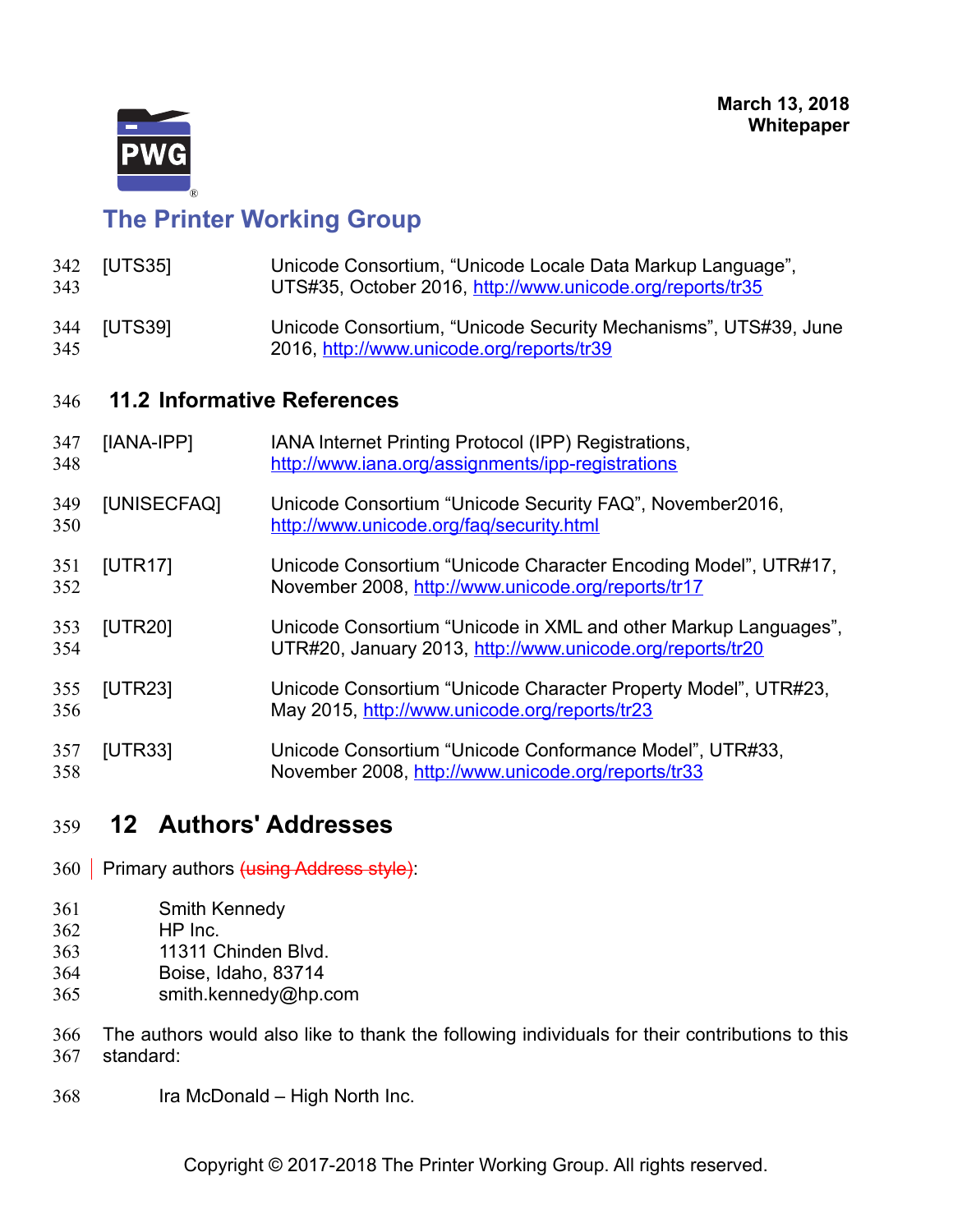

# **The Printer Working Group**

369

Mike Sweet – Apple Inc.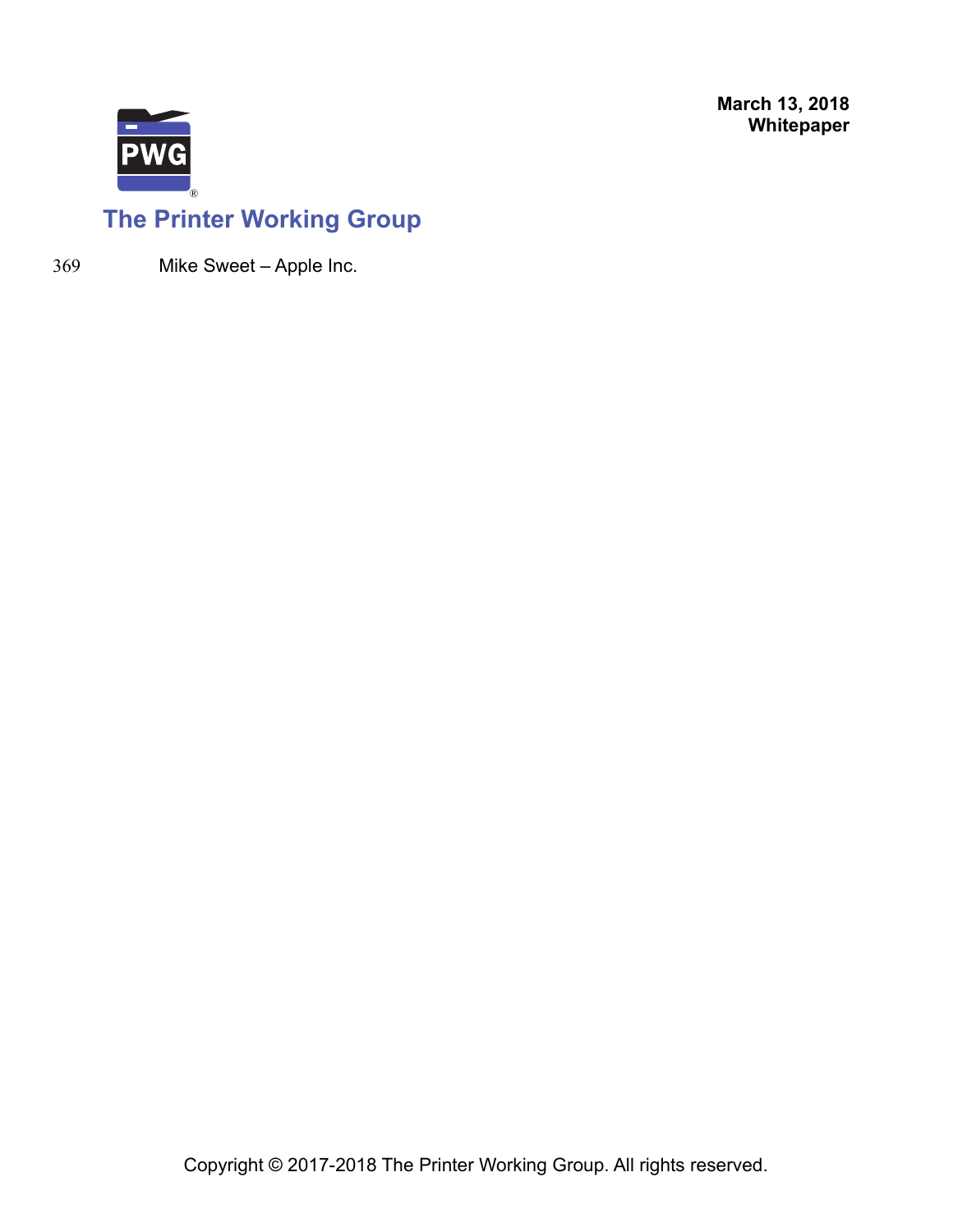

# <span id="page-17-3"></span>**The Printer Working Group**

## **13 Change History** 370

### <span id="page-17-2"></span> **13.1 March 13, 2018**  $371$

- 372 Updated as per feedback from IPP WG reflector:
- Fixed the abstract to make it less redundantly redundant. 373
- Fixed RFC references for HTTP Basic and Digest authentication  $374$
- Removed "job-save-accesses-configured" (but I still don't understand why some use the "xxx" / "xxx-supported" model while others use "xxx" / "xxx-configured" / "xxx-supported"...) 375 376 377
- Added new "Additional Semantics for Existing Operations" section 378
- Updated Security Considerations 379

### <span id="page-17-1"></span> **13.2 March 11, 2018** 380

Updated as per feedback from February 2018 PWG F2F review: 381

• Refactored the attributes used to leverage the attributes used in IPP Shared Infrastructure Extensions and IPP Scan Service. This model is more appropriate since job-save and its members become Job Description attributes, which are required to be accessible via a Get-Job-Attributes operation. Access to the credentials, even if hashed, would be unacceptable. 382 383 384 385 386

• Propose this be moved to IPP Registration candidate status 387

### <span id="page-17-0"></span> **13.3 February 5, 2018** 388

- Updated as per feedback from Dec. 14, 2017 IPP WG teleconference review: 389
- Updated Use Cases, Out of Scope and Design Requirements sections 390
- Refactored to make the solution become member attributes of job-save, with associated Printer Description attributes. 391 392